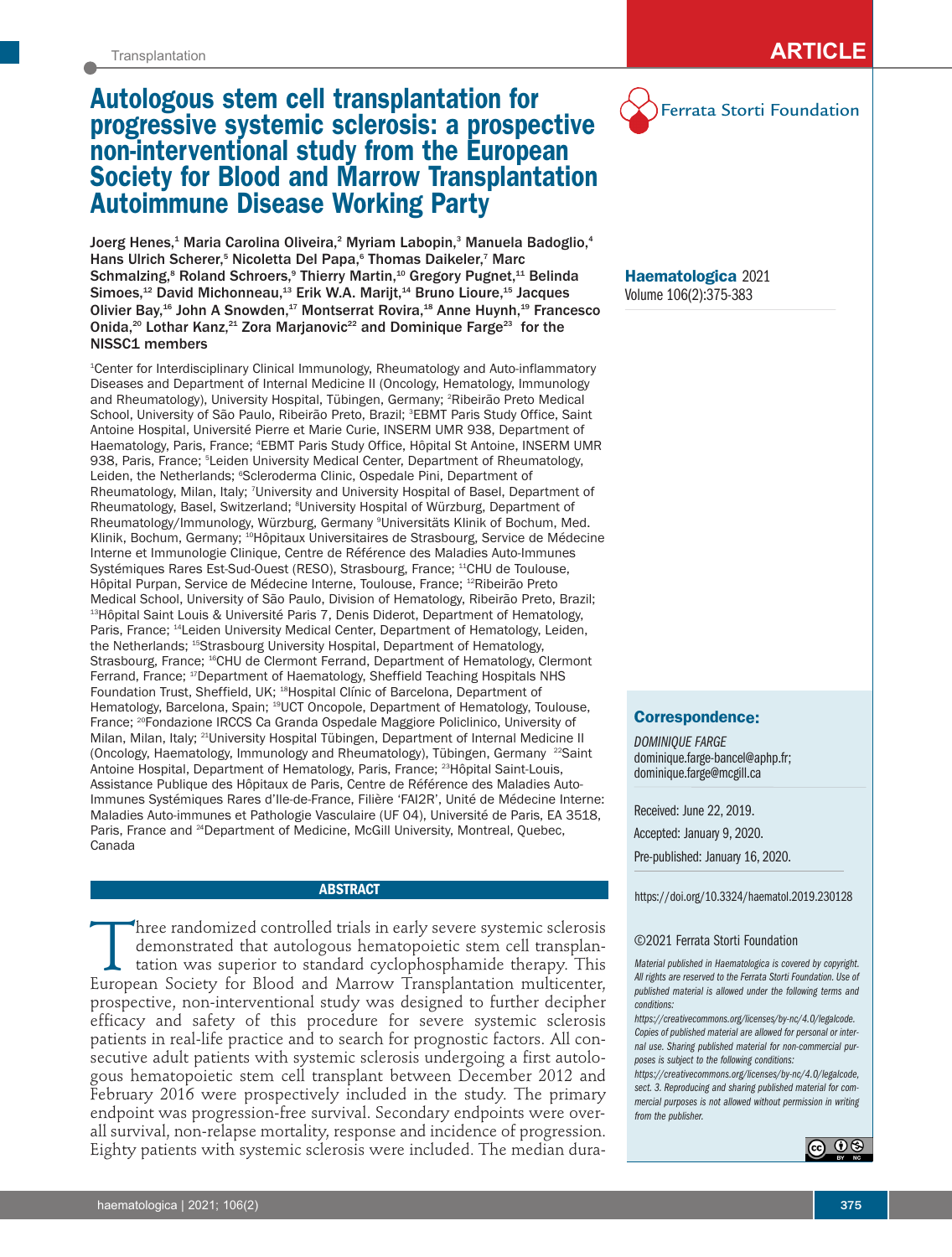tion of the follow-up was 24 (range, 6-57) months after stem cell transplantation using cyclophosphamide plus antithymocyte globulin conditioning for all, with CD34<sup>+</sup> selection in 35 patients. At 2 years, the progression-free survival rate was 81.8%, the overall survival rate was 90%, the response rate was 88.7% and the incidence of progression was 11.9%. The 100-day non-relapse mortality rate was 6.25% (n=5) with four deaths from cardiac events, including three due to cyclophosphamide toxicity. Modified Rodnan skin score and forced vital capacity improved with time (*P*<0.001). By multivariate analysis, baseline skin score >24 and older age at transplantation were associated with lower progression-free survival (hazard ratios 3.32 and 1.77, respectively). CD34+ -cell selection was associated with better response (hazard ratio 0.46). This study confirms the efficacy of autologous stem cell transplantation, using nonmyeloablative conditioning, in real-life practice for severe systemic sclerosis. Careful cardio-pulmonary assessment to identify organ involvement at the time of the patient's referral, reduced cyclophosphamide doses and CD34+ -cell selection may improve outcomes. The study was registered at *ClinicalTrials.gov: NCT02516124.*

# **Introduction**

Systemic sclerosis (SSc) is a rare systemic autoimmune connective tissue disease characterized by vasculopathy, immune dysregulation and progressive fibrosis, affecting primarily the skin, gastrointestinal tract, lungs, heart and kidneys.<sup>1</sup> It is associated with high disease-related mortality<sup>2</sup> and the main causes of death are related to cardiac, pulmonary and renal involvement.<sup>2-5</sup> Mortality rates in patients with SSc have remained higher than those in the general population (standardized mortality ratio above 3.5) over the past decades, in contrast to reductions in mortality for other rheumatic diseases or cancer.<sup>6</sup> After the diagnosis of non-Raynaud phenomenon, the following risk factors for higher mortality related to progressive disease have been identified:<sup>2</sup> diffuse skin fibrosis measured by the modified Rodnan skin score (mRSS, range 0-51),<sup>7</sup> elevated C-reactive protein levels, altered left or right ventricular ejection fraction, interstitial lung disease with reduced forced vital capacity (FVC) or diffusion capacity for carbon monoxide (DLCO) on lung function testing, proteinuria and male sex. Earlier studies had found that the presence of anti-topoisomerase II (Scl-70) auto-antibodies, reduced functional status - as measured by the Scleroderma Health Assessment Questionnaire (sHAQ, range from 0 to 3, with lower values indicating a better quality of life) $8$  - or pulmonary arterial hypertension adversely affect survival.<sup>3-5</sup> Treatment with biologic or immunosuppressive drugs did not improve SSc survival.<sup>2,9,10</sup>

Following early phase I-II trials,<sup>11-13</sup> three randomized controlled trials, namely ASSIST (American scleroderma stem cell *versus* immune suppression trial, phase II),<sup>14</sup> ASTIS (Autologous stem cell transplantation international scleroderma trial, phase III)<sup>15</sup> and SCOT (Scleroderma: cyclophosphamide or transplantation, phase  $II$ <sup>16</sup> demonstrated the superiority of autologous hematopoietic stem cell transplantation (HSCT) compared to the standard cyclophosphamide pulse treatment with regards to overall and event-free survival. In this context, autologous HSCT has become the best treatment option for patients with severe or rapidly progressive SSc, with a grade 1 level of evidence since 2012 according to the Autoimmune Disease Working Party (ADWP) of the European Society for Blood and Marrow Transplantation (EBMT) recommendations.17,18 After two decades of progress in HSCT for autoimmune diseases, the use of autologous HSCT for severe or rapidly progressive SSc has also been endorsed by the European League Against Rheumatism (EULAR)<sup>10</sup>

and the American Society for Blood and Marrow Transplantation $10,17,19$  and the demand for this therapeutic procedure is the fastest growing indication for HSCT in Europe.10,17,19,20

We therefore designed this ADWP-EBMT non-interventional study, NISSC1, to further evaluate the efficacy and safety of autologous HSCT for early, severe, progressive SSc, when performed in real-life practice, and to identify risk factors for early adverse events and transplant-related mortality, in order to make this approach safer.

# **Methods**

## **Study design**

This study is a prospective, open, multicenter, non-interventional study. Data regarding patients included in this study were prospectively collected using a specific case report form, designed according to EBMT guidelines for HSCT in SSc.<sup>17</sup> All EBMT participating centers agreed to report their consecutive patients aged 18 to 65 years with severe progressive SSc undergoing their first autologous HSCT between December 2012 and February 2016. Inclusion and exclusion criteria are detailed in the *Online Supplementary Appendix*. Participating centers followed their own local protocols for the transplant procedure as wells as the patients' evaluation at baseline and during the 2-year follow-up.

The study was approved by the EBMT board in 2012 and by local ethics committees in participating countries and registered at *ClinicalTrials.gov (NCT02516124)*. All patients gave written informed consent to their participation in the study.

## **Patients' evaluation**

The SSc patients' characteristics were assessed at baseline (within 3 months before autologous HSCT) and at 3, 6, 12, 18 and 24 months after transplantation (day 0 was defined as the time point of reinfusion of stem cells). Data collected included mRSS, erythrocyte sedimentation rate (in mm/h), creatine kinase levels, presence or absence of autoantibodies, left ventricular ejection fraction (LVEF in %) and systolic pulmonary arterial pressure (in mmHg) on echocardiography, resting and 24 h Holter-electrocardiograms, abnormal cardiac magnetic resonance imaging (MRI) or pulmonary arterial hypertension on right heart catheterization (RHC), FVC and DLCO (% of predicted values), high resolution computed tomography of the lungs and kidney function as well as immunosuppressive drugs given before transplantation. The sHAQ was used to evaluate patients' quality of life.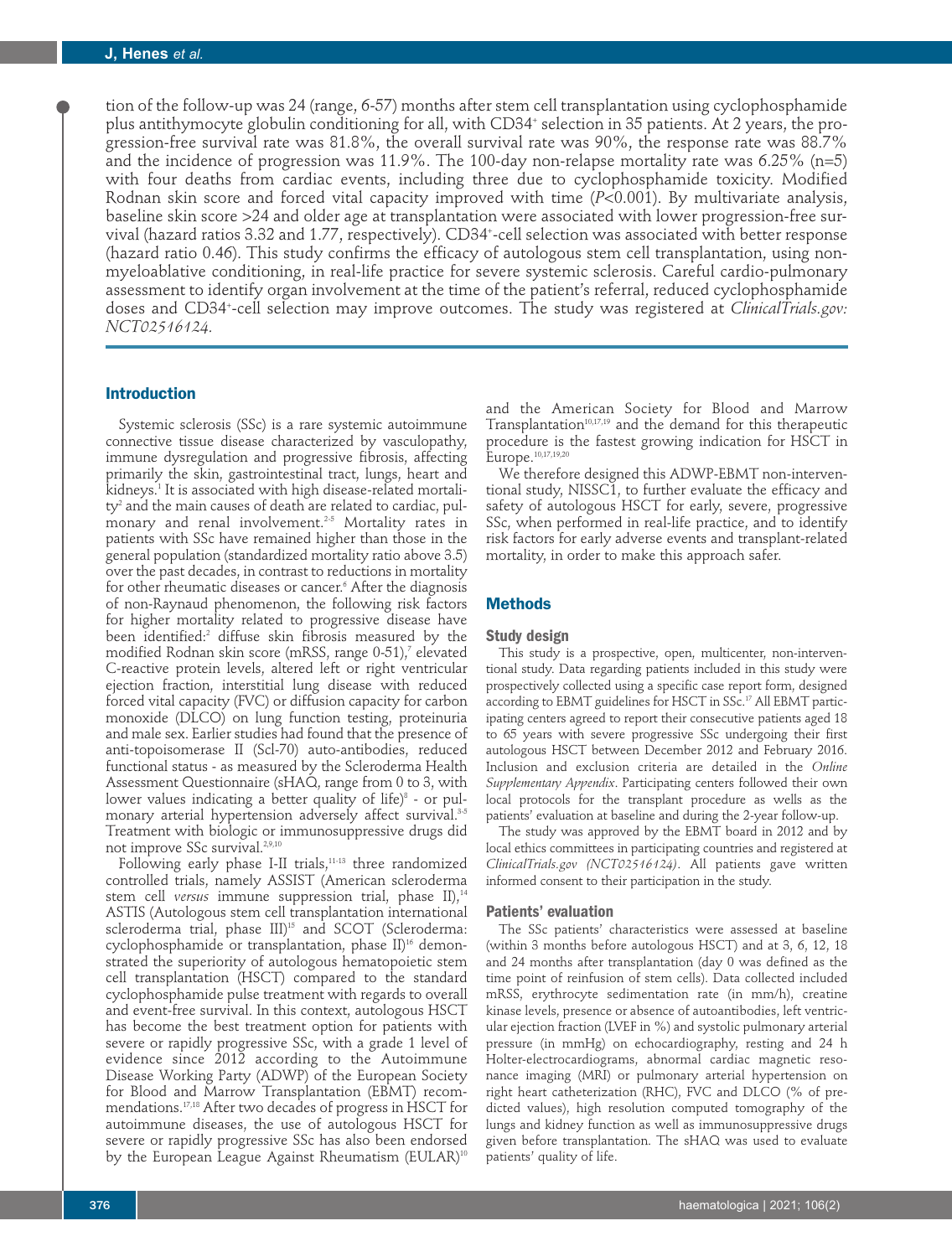# **Autologous hematopoietic stem cell transplantation procedure**

Data collected included details on the mobilization process with or without CD34+ -cell selection, type of conditioning regimen; total dose of CD34<sup>+</sup> cells infused; number of days of hospitalization for mobilization and conditioning, use and duration of granulocyte colony-stimulating factor (G-CSF), and time to engraftment.

## **Endpoints**

The primary endpoint was progression-free survival (PFS), defined as survival after autologous HSCT without death or evidence of progression of SSc (see *Online Supplementary Appendix S1*).

The secondary endpoints were: (i) infectious or non-infectious adverse events during the first 100 days after autologous HSCT; (ii) engraftment, defined as 3 consecutive days of neutrophils >0.5x109 /L and platelets >20x109 /L; (iii) response to treatment, defined as a >25% improvement in mRSS and/or ≥10% improvement in FVC or DLCO as compared to baseline and without need of further immunosuppression; (iv) incidence of progression; (v) non-relapse mortality (NRM), defined as any death without progression; and (vi) overall survival.

## **Statistical analysis**

Cumulative incidence functions were used to estimate response

| Table 1. Baseline characteristics of the patients (n=80). |  |  |  |
|-----------------------------------------------------------|--|--|--|
|-----------------------------------------------------------|--|--|--|

| <b>Parameter</b>                                                                                                                                                                                                                                                    | N (%) or<br>median (range)                                                                                        |
|---------------------------------------------------------------------------------------------------------------------------------------------------------------------------------------------------------------------------------------------------------------------|-------------------------------------------------------------------------------------------------------------------|
| Patients                                                                                                                                                                                                                                                            | 80                                                                                                                |
| Age at aHSCT, years                                                                                                                                                                                                                                                 | $43(20-62)$                                                                                                       |
| Sex, female                                                                                                                                                                                                                                                         | 57 (71.3)                                                                                                         |
| Disease duration from SSc diagnosis, months                                                                                                                                                                                                                         | 23.8 (5.3-103.7)                                                                                                  |
| Body mass index (BMI)<br>BMI < 18.5<br>BMI 18-5-30<br>BMI > 30                                                                                                                                                                                                      | 8(10.3)<br>65(83.3)<br>5(6.4)                                                                                     |
| Skin involvement<br>Modified Rodnan skin score (mRSS)                                                                                                                                                                                                               | $24(2-49)$                                                                                                        |
| Lung involvement<br>Lung crepitations<br>Pulmonary function tests, done<br>FVC, % of predicted value<br>FEV1, % of predicted value<br>DLCO, % of predicted value<br>Chest imaging, done<br>Chest X-rays, abnormal<br>Thoracic computed tomography (HRCT), abnormal* | 41(51.3)<br>80 (100)<br>72 (43-132)<br>78 (52-153.3)<br>59 (34.3-120)<br>80 (100)<br>31/71 (43.7)<br>66/77 (85.7) |
| Cardiac involvement                                                                                                                                                                                                                                                 |                                                                                                                   |
| Systolic blood pressure (mmHg)<br>Diastolic blood pressure (mmHg)<br>Heart rate<br>Resting ECG, abnormal                                                                                                                                                            | $110(76-145)$<br>$70(40-90)$<br>82 (50-105)<br>4/80(5)                                                            |
| 24h Holter ECG, abnormal                                                                                                                                                                                                                                            | 12/60(20)                                                                                                         |
| Echocardiography, done                                                                                                                                                                                                                                              | 80 (100)                                                                                                          |
| LVEF $(in %)$                                                                                                                                                                                                                                                       | 65 (47-84)                                                                                                        |
| Pericardial effusion, present                                                                                                                                                                                                                                       | 5/79(6.3)                                                                                                         |
| sPAP by cardiac echo (mmHg)                                                                                                                                                                                                                                         | $29(8-59)$                                                                                                        |
| Cardiac MRI, done                                                                                                                                                                                                                                                   | 59/80 (74)                                                                                                        |
| Cardiac MRI, abnormal**                                                                                                                                                                                                                                             | 11(18.6)                                                                                                          |

to treatment, NRM, and progression to accommodate for competing risks. Probabilities of overall survival and PFS were calculated using the Kaplan-Meier method. Univariate analyses were performed using the Gray test for cumulative incidence and the log rank test for overall survival and PFS. Multivariate analysis was performed using a Cox regression model including variables associated with the outcome with a *P*-value less than 0.10 in univariate analyses. Age was included as a continuous variable. A generalized linear model was used to analyze evolution over time of mRSS, FVC, DLCO and sHAQ. Results are expressed as a hazard ratio (HR) with 95% confidence interval (95% CI).

# **Results**

Eighty patients (71.3% female), who had undergone a first autologous HSCT between December 2012 and February 2016 in 13 EBMT centers from six European countries and Brazil were included in this study. The centers are listed in *Online Supplementary Appendix S2*. The median (range) follow-up after transplantation was 24 (6-57) months. Table 1 summarizes the patients' baseline characteristics. The median disease duration since the diagnosis of SSc was 23.8 (5.3- 103.7) months.

At baseline, all 80 patients had skin involvement, and mRSS was above 15 in 64 (80%) of them. Abnormal chest

| Right heart catheterization, done                  | 17/80 (21.3)  |
|----------------------------------------------------|---------------|
| $PAP$ (mmHg)                                       | $17(8-23)$    |
| PAP, systolic                                      | $26(16-33)$   |
| PAP, diastolic                                     | $10(6-16)$    |
| Fluid challenge, done                              | 7(41)         |
| Musculo-skeletal involvement                       |               |
| Joints involvement                                 | 42(52.5)      |
| Muscle weakness                                    | 22(27.5)      |
| CK levels, U/L                                     | 80 (16-1368)  |
| Patients with CK level $\geq 250$ U/mL             | 9(12.5)       |
| Kidney function                                    |               |
| Creatinine clearance, mL/min***                    | $111(58-190)$ |
| Proteinuria on labstix                             | 9(12)         |
| Haematuria on labstix                              | 7(9.2)        |
| SSc auto-antibodies                                |               |
|                                                    | 74 (92.7)     |
| Anti-nuclear antibody positive                     |               |
| Anti-topoisomerase I (Scl70) positive              | 57(71.3)      |
| Anti-centromere positive                           | 3(4.2)        |
| Previous immunosuppressive SSc medication, yes**** | 76(95.0)      |
| Cyclophosphamide (i.v./oral)                       | 48 (60)       |
| Dose, g                                            | $6(1-17)$     |
| Methotrexate                                       | 46(58.2)      |
| Mycophenolate mofetil                              | 16(20.3)      |
| Prednisone or equivalent                           | 64(81.0)      |
| Azathioprine                                       | 8(10.0)       |
| <b>ATG</b> rabbit                                  | 2(2.5)        |
| Cyclosporine                                       | 3(3.8)        |

If not otherwise stated all data are n (%) or median (range) \*Abnormal computed tomography scan includes fibrosis, honeycombing or ground-glass pattern. \*\*Abnormal cardiac magnetic resonance imaging includes reduced left or right ventricular function or late enhancement. \*\*\*The Cockcroft-Gault formula was recommended for estimating creatinine clearance, i.e. creatine clearance =  $(140 - \text{age in years})/\text{serum creation in mg/dL}$  x body weight in kg/72. \*\*\*\*Previous treatment ever before, multiple answers possible. aHSCT: autologous hematopoietic stem cell transplantation; SSc: systemic sclerosis; BMI: body mass index; FVC: forced vital capacity; FEV1: forced experiratory volume in 1 s; DLCO: diffusing capacity of lung for carbon monoxide; HRCT: high-resolution computed tomography; ECG: electrocardiography; LVEF: left ventricular ejection fraction; sPAP: systolic pulmonary artery pressure measured by echo; echo: echocardiography; MRI: magnetic resonance imaging; PAP: pulmonary artery pressure; CK: creatine kinase; SSc: systemic sclerosis; ATG: antithymocyte globulins;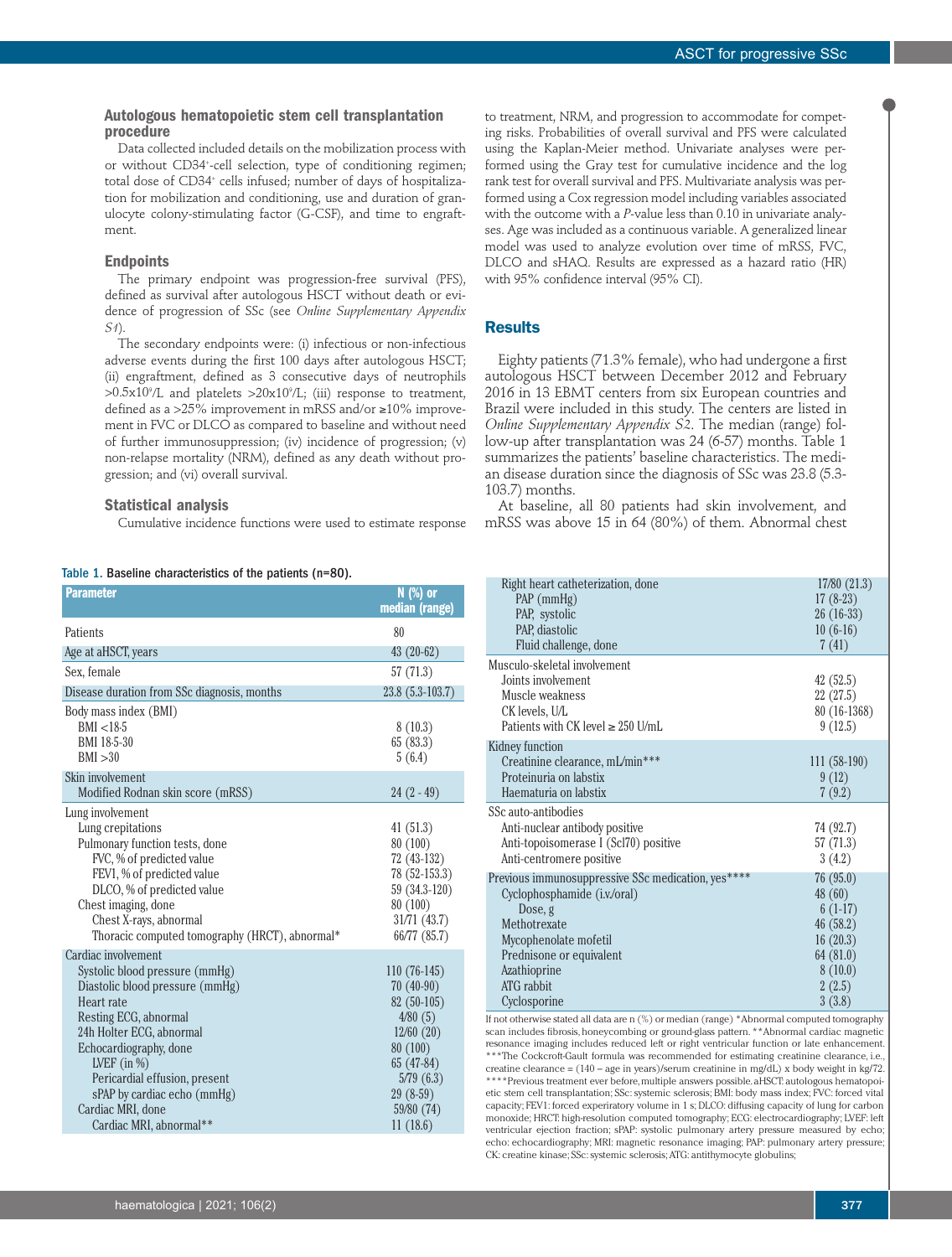x-rays or abnormal high-resolution computed tomography was reported in 70 (87%) patients. Heart involvement with an abnormal 24 h electrocardiogram was reported in 12/60 (20%) or with abnormal cardiac MRI in 11/59 (19%) patients. Among the 11 patients with abnormal MRI at baseline, echocardiography showed normal LVEF in all cases and pericardial effusion in one patient, the resting ECG was abnormal in one patient and the 24 h ECG was abnormal in two patients; baseline RHC performed in six patients (with fluid challenge in 2 cases) was normal. Overall, 21 patients (26%) were transplanted without any prior cardiac MRI or RHC at baseline; among these, two had pericardial effusion and seven had a systolic pulmonary artery pressure above 25 mmHg on echocardiography, one had ventricular disturbances on resting ECG (n=20), and 2/8 had an abnormal 24 h ECG.

## **Mobilization and conditioning procedures**

All patients were mobilized using cyclophosphamide with a median dose of 2 g/m $^{\rm 2}$  (range, 1-4 g/m $^{\rm 2}$  plus G-CSF. The median duration of hospitalization was 4 (1-30) days for mobilization with large variation according to centers. CD34+ -cell selection was performed in 35 (44%) patients (Table 2).

The median time from mobilization to the start of the conditioning regimen for autologous HSCT was 52 (22-254) days. The conditioning regimen included cyclophosphamide in all 80 patients, alone in 76 (95%) patients, with a median total dose of 200 (50-240) mg/kg. Four patients (5%) received thiotepa 10 mg/kg with a total cyclophosphamide dose of 100 mg/kg as a single-center treatment for patients with cardiac abnormalities at the pre-transplant evaluation. Additional rabbit antithymocyte globulin (ATG), with different doses according to the brand, was also included in the conditioning regimen for all patients and administered over 4 to 5 days. Sixty-seven patients (82%) received methylprednisolone during the ATG treatment. No patient received total body irradiation. A median number of 5.2 x 106 /kg (2.53-23.31) CD34+ cells were reinfused at transplantation. Following autologous HSCT, G-CSF was administered to 34 (43%) patients for a median duration of 5 (1-13) days. Following autologous HSCT, the median time to neutrophil engraftment was 11 (8-24) days and the median time to platelet engraftment was 9 (1-25) days. In 13 (16.9%) patients, the platelet counts were never below  $20\mathrm{x}10^{\circ}/\mathrm{L}$ . There was an inverse correlation between the number of CD34+ cells infused and the time to engraftment (Spearman: r 2 = -0.31; *P*<0.01), while the number of infused CD34+ cells and addition of G-CSF until recovery of aplasia were not associated with a reduced number of infectious complications (*P*=0.32). The median duration of inpatient hospitalization for conditioning, autologous peripheral blood stem cell re-infusion and subsequent supportive care until engraftment and discharge was 24 (8-128) days (Table 2).

#### **Efficacy**

At 1 and 2 years after autologous HSCT, the PFS rate was 87.5% (95% CI: 80.2-94.7) and 81.8% (95% CI: 73.1-90.5), respectively, and the rate of response to treatment was 75% (95% CI: 63.7-83.2) and 88.7% (95% CI: 79-94.1), respectively. At the 1- and 2-year time-points, the incidence of progression was 6.3% (95% CI: 2.3-13.1) and 11.9% (95% CI: 5.8-20.5), respectively, and the overall survival rate was 91.2% (95% CI: 85.1-97.4) and 90% (95% CI 83.4 - 96.6) at 1 and 2 years, respectively (Figure 1). Three of the four

| <b>Parameter</b>                                                                                                                                                                                    | N (%) or<br>median (range)                                                                        |
|-----------------------------------------------------------------------------------------------------------------------------------------------------------------------------------------------------|---------------------------------------------------------------------------------------------------|
| Mobilization<br>CYC 2 g/m <sup>2</sup><br>CYC 4 g/m <sup>2</sup><br>Other dose<br>$Missing = 2$<br>G-CSF, yes<br>Leukapheresis<br>1<br>$\overline{2}$<br>3                                          | 45 (57.7%)<br>23 (29.5%)<br>$10(12.8\%)$<br>80 (100%)<br>61 (77.2%)<br>$11(13.9\%)$<br>$7(8.9\%)$ |
| $CD34+$ selection<br>Yes<br><b>None</b>                                                                                                                                                             | 35 (43.8%)<br>45(56.3%)                                                                           |
| Conditioning regimen<br>CYC 200 mg/kg<br>CYC other dose mg/kg<br>CYC 100 mg/kg + Thiotepa 10 mg/kg<br>Rabbit ATG, yes<br>Thymoglobulin (Sanofi/Genzyme), mg/kg<br>Grafalon (Neovi/Fresenius), mg/kg | 72 (90.0%)<br>$4(5.0\%)$<br>$4(5.0\%)$<br>80 (100%)<br>$7.5(2.5-7.5)$<br>$40(30-41)$              |
| Growth factors<br>G-CSF administration after conditioning<br>N. of days of administration                                                                                                           | 34 (43.0%)<br>$5(1-13)$                                                                           |
| Cells infused<br>CD34 <sup>+</sup> cells reinfused, 10 <sup>6</sup> /kg                                                                                                                             | $5.2(2.53-23.31)$                                                                                 |
| Duration of hospitalization<br>Mobilization, days<br>Conditioning, days                                                                                                                             | $4(1-30)$<br>24 (7-128)                                                                           |

CYC: cyclophosphamide; G-CSF: granulocyte – colony-stimulating factor; ATG: antithymocyte globulin;

patients transplanted with thiotepa and a reduced-dose cyclophosphamide regimen responded; one with worsening skin and lung involvement at day 350 was then treated with prednisone, mycophenolate mofetil and rituximab. By multivariate analysis, mRSS >24 at baseline and older age at transplantation were significantly associated with a lower PFS with hazard ratios of 3.33 (95% CI: 1.04-10.62) and 1.77 (95% CI: 1.07-2.94), respectively. CD34+ -cell selection was associated with a better response to therapy (HR: 0.46; 95% CI: 0.27-0.76).

Figure 2 illustrates the evolution of the parameters over time. The mean mRSS decreased from 23.9 (standard deviation [SD] 9.7) at baseline to 14.2 (SD 9.2) at 1 year and 12.6 (SD 8.3) at 2 years (n=55, *P*<0.001). Regarding lung function, the mean FVC increased from 73.6% (SD 16.9) of predicted value at baseline to 79.5% (SD 16.9) at 1 year and 80.6% (SD 19.1) at 2 years (n=37, *P*<0.001); the mean DLCO was 60.2% (SD 19.3) at baseline, 59.7% (SD 17.7) at 1 year and 60.4% (SD 19.1) at 2 years (n=35). The sHAQ score was available in 15 patients and decreased significantly from 0.96 (SD 0.8) at baseline to 0.73 (SD 0.6) at 1 year and 0.70 (SD 0.6) at 2 years (*P*<0.001). The mean erythrocyte sedimentation rate decreased from 23.2 mm/h (SD 19.8) at baseline to 16.1 mm/h (SD 11.3) at 1 year and 18.7 mm/h (SD 23.6) at 2 years (n=38, *P*<0.001). Anti-Scl-70 and anti-centromere autoantibodies did not change after autologous HSCT.

#### **Safety**

The NRM rate at 100 days and 2 years was 6.25% (95% CI 2.3-13) (Figure 1). Four of the five deaths not due to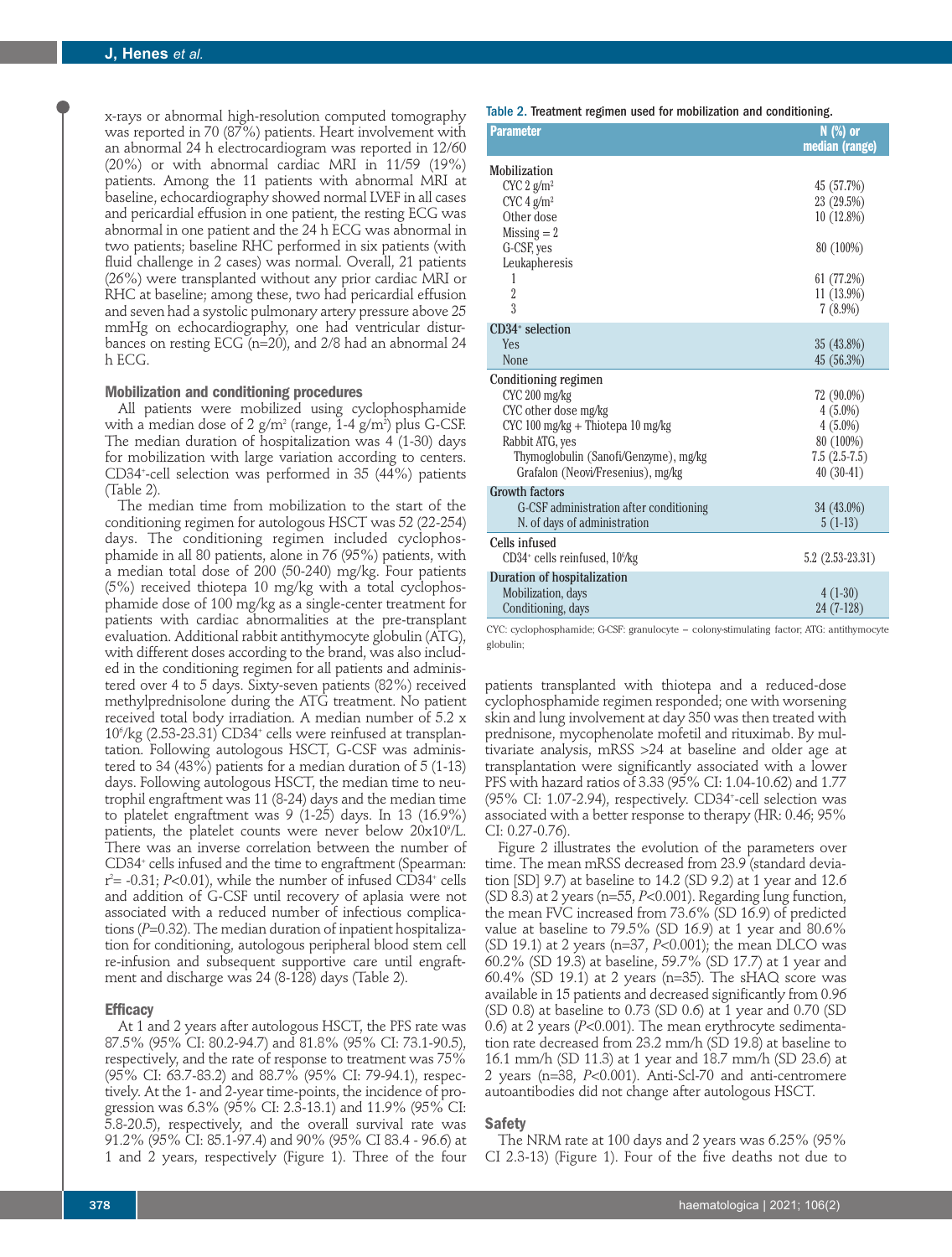

Figure 2. Boxplots of the four most important efficacy parameters in the 24 months following autologous hematopoietic stem cell transplantation for severe systemic sclerosis. (A) Improvement of the modified Rodnan skin score (mRSS) (n=55; *P*<0.001). (B) Improvement of forced vital capacity (FVC) (n=37; *P*=0.001. (C) Stabilization of diffusion capacity of carbon monoxide (DLCO) (n=35; *P*=0.01). (D) Improvement of Scleroderma Health Assessment Questionnaire (sHAQ) score (n=15, *P*=0.001).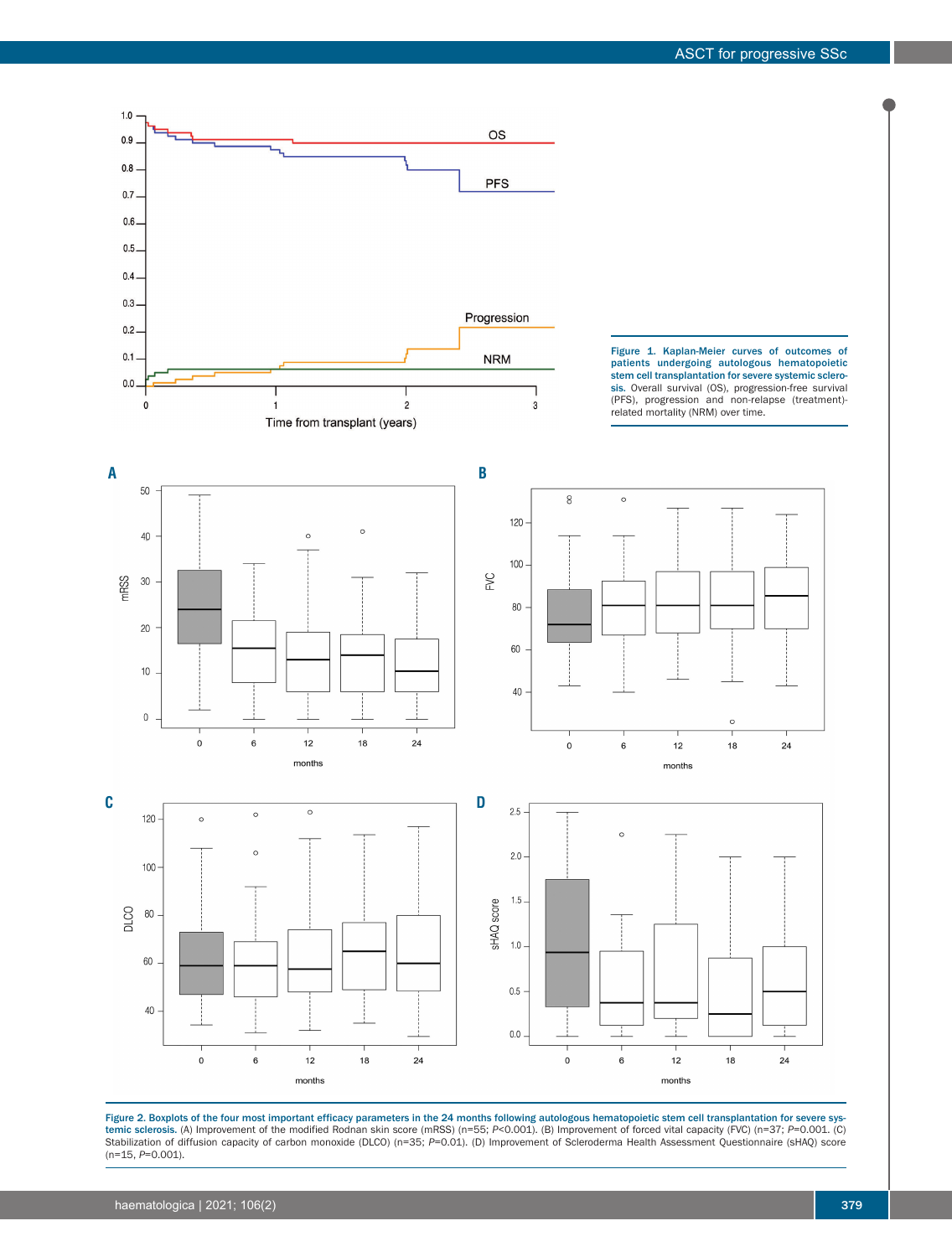Table 3. Baseline characteristics and results from the pretransplant evaluation in patients who died during the follow-up.

| <b>Age at</b><br>aHSCT/<br>gender | <b>SAP/DBP</b><br>(HR) | <b>ECG</b> | <b>Resting 24h-Holter</b><br><b>ECG</b> | <b>Echo</b><br><b>LVEF</b><br>$(\%)$ | <b>Echo</b><br><b>PASP</b> | <b>Cardiac</b><br><b>MRI</b> | <b>RHC</b>                                  | <b>Proteins</b> | <b>Haematuria</b> | creatinine<br>$(\mu \text{mol}/L)$ | <b>Serum</b> Mobilization<br><b>CYC</b><br>(g/m <sup>2</sup> ) | <b>Conditioning</b><br>regimen<br>(mg/kg) | <b>Time to</b><br>death<br>(days) | <b>Cause of death</b>                                  |
|-----------------------------------|------------------------|------------|-----------------------------------------|--------------------------------------|----------------------------|------------------------------|---------------------------------------------|-----------------|-------------------|------------------------------------|----------------------------------------------------------------|-------------------------------------------|-----------------------------------|--------------------------------------------------------|
| 28/F                              | 90/60(80)              | Normal     | Normal                                  | 60                                   | 19                         | Normal                       | Not done                                    | Positive        | Positive          | 36                                 | $\overline{2}$                                                 | <b>CYC 200</b>                            |                                   | aHSCT related: cardiac<br>toxicity                     |
| 46/F                              | 110/75(90)             | Normal     | Not done                                | 67                                   | 23                         | Normal                       | Not done                                    | <b>Negative</b> | <b>Negative</b>   | 48                                 | $\overline{2}$                                                 | <b>CYC 200</b>                            |                                   | aHSCT related: cardiac<br>toxicity and CYC<br>toxicity |
| 55/F                              | 125/75(65)             | Normal     | Abnormal                                | 68                                   | 31                         | Normal                       | Not done                                    | Negative        | <b>Negative</b>   | 56                                 | 3                                                              | <b>CYC 200</b>                            | 9                                 | aHSCT related: cardiac<br>toxicity and CYC<br>toxicity |
| 35/F                              | 100/70(88)             | Normal     | Not done                                | 62                                   |                            |                              | Not done Not done                           | <b>Negative</b> | <b>Negative</b>   | 35                                 | $\overline{2}$                                                 | <b>CYC 200</b>                            | 61                                | aHSCT related: cardiac<br>toxicity and CYC<br>toxicity |
| 52/M                              | 135/85 (72)            | Normal     | Abnormal                                | 55                                   | 20                         | Abnormal                     | Mean<br>$PAP = 17$<br>No fluid<br>challenge | Positive        | Negative          | 62                                 | 3                                                              | $CYC100 +$<br>Thiotepa 10                 | 26                                | aHSCT related: infection<br>$+ MOF$                    |
| 58/M                              | 120/80(82)             | Normal     | Normal                                  | 66                                   | 30                         | Normal                       | Not done                                    | <b>Negative</b> | <b>Negative</b>   | 115                                | 3                                                              | <b>CYC 200</b>                            | 128                               | Progression:<br>Pulmonary toxicity                     |
| 43/M                              | 120/80 (100)           | Normal     | Normal                                  | 64                                   | 16                         | Normal                       | Not done                                    | Positive        | Positive          | 35                                 | 4                                                              | <b>CYC 200</b>                            | 131                               | Progression                                            |
| 51/F                              | 120/70(70)             | Normal     | Normal                                  | 72                                   | 30                         | Normal                       | Not done                                    | <b>Negative</b> | <b>Negative</b>   | 37                                 | 3                                                              | <b>CYC 200</b>                            | 414                               | Progression                                            |

aHSCT: autologous hematopoietic stem cell transplantation; SAP/DAP: systolic arterial pressure/diastolic blood pressure; HR: heart rate; ECG: electrocardiography; Echo: echocardiographic; LVEF: left ventricular ejection fraction; PASP: pulmonary arterial systolic pressure; MRI: magnetic resonance imaging; RHC: right heart catheterization; CYC: cyclophosphamide; M: male; F: female; MOF: multiorgan failure; NA: not applicable;

relapse were related to a cardiac event, due to cyclophosphamide toxicity in three patients. A 35-year old female, who died from cardiac toxicity and multiorgan failure on day +61 after autologous HSCT, had normal resting ECG and LVEF (62%) on echocardiography, and abnormal LVEF on heart scintigraphy (47%); MRI and RHC were not performed at baseline. Three other patients died from cardiac toxicity at day  $+1$  (n=2) and day  $+9$  (n=1), with normal cardiac MRI and no RHC evaluation at baseline. A fifth patient (conditioning with thiotepa + reduced-dose cyclophosphamide) died from cytomegalovirus reactivation with viral copies detectable also in the lung, with bacterial (*Pseudomonas*) pneumonia and multiorgan failure at day +21. This patient had a normal resting ECG, with an abnormal 24 h ECG, abnormal MRI and a mean pulmonary artery pressure of 17 mmHg on RHC performed without fluid challenge at baseline. During the 24 months of follow-up, three additional patients died, all due to disease progression. Baseline characteristics of all patients who died during the follow-up and the respective causes of death are presented in Table 3.

During the 100 days after transplantation, a total of 119 adverse events were reported among the 80 patients as detailed in Table 4. The percentage of infectious complications was not significantly different between the patients who did or did not receive CD34+ -selected grafts (*P*=0.44), or according to the cyclophosphamide dose at the time of mobilization (2 g/m2 *vs*. 4 g/m2 , *P*=0.16) or depending on whether they were or were not given G-CSF after their transplant (*P*=0.32) (*Online Supplementary Table S3*).

# **Discussion**

The NISCC1 study is the largest prospective cohort today analyzing the efficacy and safety of autologous

HSCT in 80 patients with severe SSc in a real-life setting. The PFS rate was 82% and significant improvements were observed in skin score, lung function and quality of life during the 2 years of follow-up, consistent with results of previous randomized controlled trials<sup>14-16</sup> and earlier studies.11-13 Nevertheless, the NRM rate associated with autologous HSCT was  $6.25\%$ , with most (4 out of 5) of the deaths being related to early cardiac events; this is similar to the 6% NRM rate reported retrospectively among 89 SSc patients transplanted between 2002 to 2011 in one USA and one Brazilian expert center using a non-myeloablative conditioning regimen. $^{21}$ 

We used PFS as the primary endpoint to assess autologous HSCT efficacy rather than event-free survival, as previously used14,15 and which was defined as survival without respiratory, renal, or cardiac failure. PFS, which encompasses disease progression and toxic deaths, better reflects safety and efficacy of HSCT.

In NISSC1, the incidence of progression was 6.3% and 11.9% at 1 and 2 years, respectively, highlighting the need to identify patients who may benefit from early maintenance therapy after autologous HSCT. Several mechanisms contribute to the resetting of the immunological response and disease control after autologous HSCT, and vary according to individual patients.<sup>12</sup> We showed that the immune reconstitution profile and Tcell repertoire diversity together with a decrease in mRSS >25% and in FVC >10% at 1-2 years after transplantation could identify long-term responders and nonresponders/relapsing patients at  $4-5$  years.<sup>22</sup> The immune reconstitution process and the balance between reinduction of tolerance and sustained autoreactivity after transplantation will depend on the type of conditioning regimen used to ablate the original immune system, the effect of ATG or *ex vivo* CD34+ -cell selection to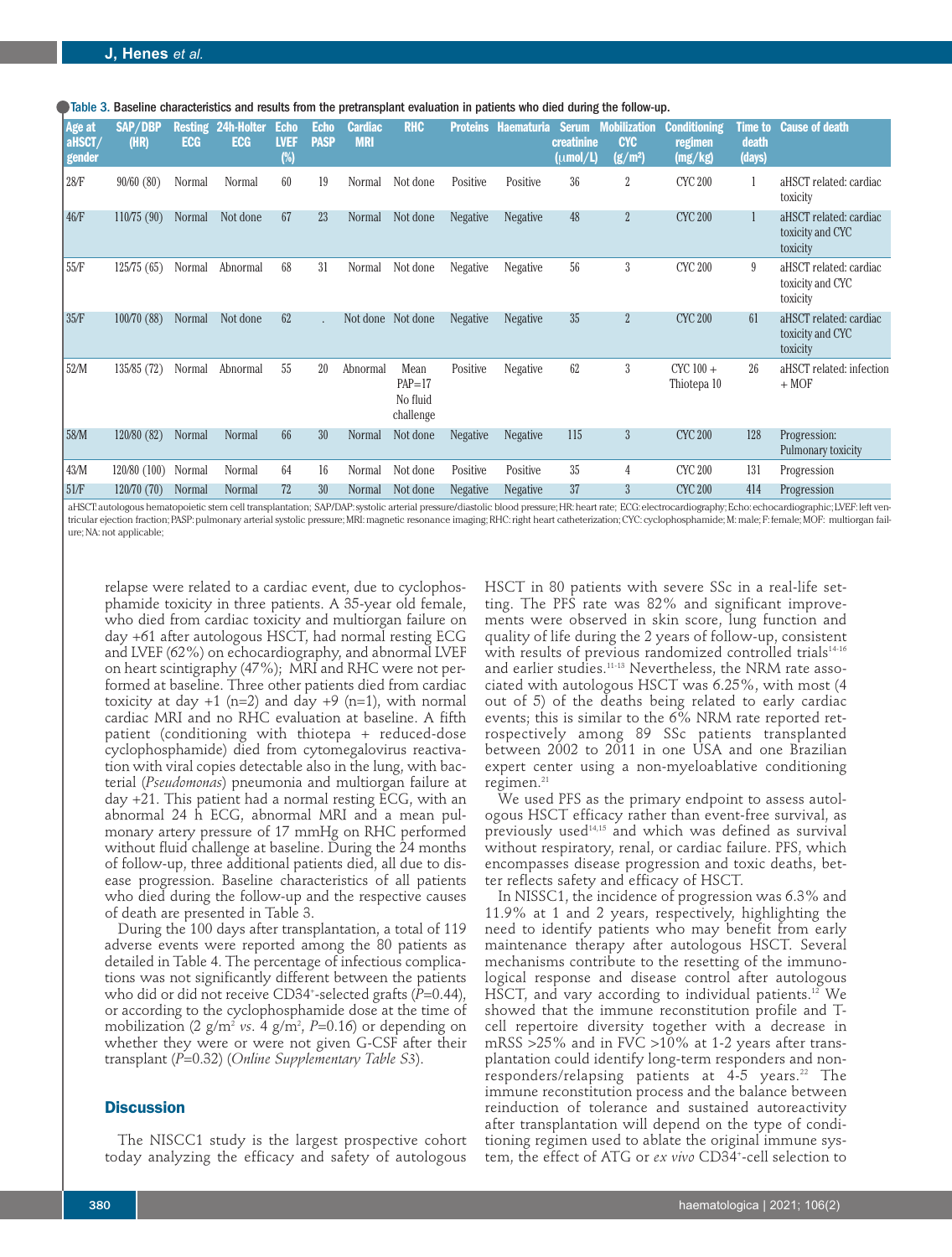further deplete/eliminate residual autoreactive cells and the use of post-transplant maintenance immunosuppression.<sup>15,16,22-24</sup>

All patients in the NISCC1 study received a 'non-myeloablative' cyclophosphamide-based conditioning regimen, which included rabbit-derived ATG in all cases. The degree of T-cell depletion for each patient varied according to the type and total dose of ATG as well as timing of its administration in relation to the peripheral blood stem cell infusion, and whether the infused cells had undergone *ex vivo* CD34+ selection. In a previous retrospective EBMT analysis, we failed to demonstrate a benefit of *ex vivo*  $CD34^{\circ}$ -cell selection $^{23}$  in 138 SSc patients with similar baseline characteristics transplanted between 2000 and 2012. Surprisingly, the NISCC1 study showed a superior response to treatment in patients who received a CD34+ selected graft, with no increased rate of infectious complications, consistent with the recent findings of Ayano *et al.* in a retrospective analysis of 19 SSc patients.<sup>24</sup> The reason for the difference in outcomes between these studies is unclear, but the population included in the NISCC1 prospective cohort was more homogenous in terms of conditioning, including *in vivo* T-cell depletion with rabbitderived ATG. All patients in the NISCC1 study received rabbit ATG formulations (although of different brands) while, in the EBMT retrospective study, $2364\%$  of patients treated with ATG received a rabbit-derived product and 35% the horse-derived ATG formulation, which were shown to be associated with significantly different clinical outcomes in aplastic anemia.<sup>25</sup> This important finding raises the question of whether a randomized, controlled trial should be performed to clarify whether more profound depletion of autoreactive cells from the peripheral blood stem cell graft by CD34+ -cell selection may translate into sustained clinical benefit in SSc patients after autologous HSCT, without adversely affecting safety and cost-effectiveness.

During the immune reconstitution process, the re-emergence of naïve T and B cells, the renewal of the immune repertoire and reinstatement of synergistic immunoregulatory mechanisms are expected. Therefore maintenance or rapid reintroduction of immunosuppression after autologous HSCT may improve patients' outcome. The ongoing open-label trial (*ClinicalTrials.gov identifier: NCT01413100*) analyzing the addition of mycophenolate mofetil for 2 years after autologous HSCT and the next NISCC2 study (*ClinicalTrials.gov identifier: NCT 03444805*) analyzing posttransplantation management may clarify the potential benefit of post-transplant maintenance immunosuppression.

A critical point for autologous HSCT in autoimmune diseases is safety. The risks of early transplant-related complications and mortality vary according to the type of disease, pre-existing internal organ involvement, the experience of the transplant center and the intensity of the conditioning regimen.12,26,27 Major cardiac adverse events and NRM after autologous HSCT in SSc are predominantly related to primary cardiac and lung involvement, which are underevaluated in the absence of systematic MRI and RHC at baseline.<sup>28,29</sup> Our study revealed important variations in clinical practice in the pre-transplant cardio-pulmonary evaluation process. Although all patients who died during the first 100 days had normal resting ECG and LVEF on echocardiography at baseline, they were not all assessed by 24 h ECG (3/5), MRI (4/5) or RHC with fluid challenge (1/5). Overall, 24 h ECG was only used in 75% of the NISCC1 patients to detect subclinical rhythm or conduction disturbances at baseline, although it has been recommended since 2004.<sup>27</sup> Similarly, cardiac MRI and RHC with fluid challenge were only performed in 74% and 21% of the patients, respectively, while their use has been advocated among expert centers since 2012 to mini-

#### Table 4. Complications reported in the 100 days following autologous hematopoietic stem cell transplantation among the 80 patients treated for severe systemic sclerosis.

| Post-transplant non-infectious complications in 21 (26%) patients          | <b>Events</b><br>$(n=24)$ |
|----------------------------------------------------------------------------|---------------------------|
| CYC-related acute cardiomyopathy/4 deaths                                  | 4                         |
| Cardiomyopathy with myocardial infarction                                  |                           |
| $ARDS + acute$ heart failure                                               |                           |
| Arrhythmias                                                                | $\mathfrak{D}$            |
| Pericardial effusion                                                       |                           |
| Atrial flutter/fibrillation                                                | $\overline{\mathfrak{2}}$ |
| Allergy to ATG with respiratory failure $+$ pulmonary hemorrhagic syndrome |                           |
| ATG-related fever                                                          |                           |
| Acute pulmonary edema                                                      |                           |
| Renal failure                                                              | 3                         |
| Psychosis/depression                                                       | $\mathfrak{p}$            |
| Epistaxis                                                                  |                           |
| Oral mucositis                                                             |                           |
| Anal fissure                                                               |                           |
| Hemorrhagic cystitis                                                       | 2                         |

| Post-transplant infections reported in 60 (75%) patients                                                                                                        | <b>Events</b><br>(n=95)    |
|-----------------------------------------------------------------------------------------------------------------------------------------------------------------|----------------------------|
| Neutropenic fever with no documented infection                                                                                                                  | 25                         |
| Catheter infection                                                                                                                                              | $\overline{2}$             |
| Sepsis, including 1 septic shock                                                                                                                                | $\overline{\mathcal{L}}$   |
| Sinusitis                                                                                                                                                       | $\overline{2}$             |
| Pneumonia                                                                                                                                                       | 8                          |
| Endocarditis                                                                                                                                                    | 1                          |
| <b>Bacterial</b><br>Pneumonia<br>Pleuritis<br>Sepsis Gram-positive bacillus<br>Sepsis Gram-negative bacillus<br>Catheter infection not documented<br>Cellulitis | 4<br>1<br>4<br>1<br>3<br>3 |
| Viral                                                                                                                                                           |                            |
| CMV reactivation                                                                                                                                                | 13                         |
| <b>EBV</b> reactivation                                                                                                                                         | 13<br>3                    |
| Pneumonia<br>Herpes simplex infection                                                                                                                           | $\overline{4}$             |
| BK virus cystitis                                                                                                                                               |                            |
| Hemorrhagic cystitis, adenovirus-positive                                                                                                                       | 1                          |
| Fungal<br>Fungal sinus infection<br>Skin infection-right foot--Fusarium spp-<br>Candida stomatitis                                                              | 1<br>1<br>1                |
| Parasitic<br>Toxoplasma reactivation                                                                                                                            | 1                          |
| CYC: cyclophosphamide; ARDS: acute respiratory distress syndrome; ATG: antithymocyte glob-                                                                      |                            |
| ulins; CMV: cytomegalovirus; EBV: Epstein-Barr virus.                                                                                                           |                            |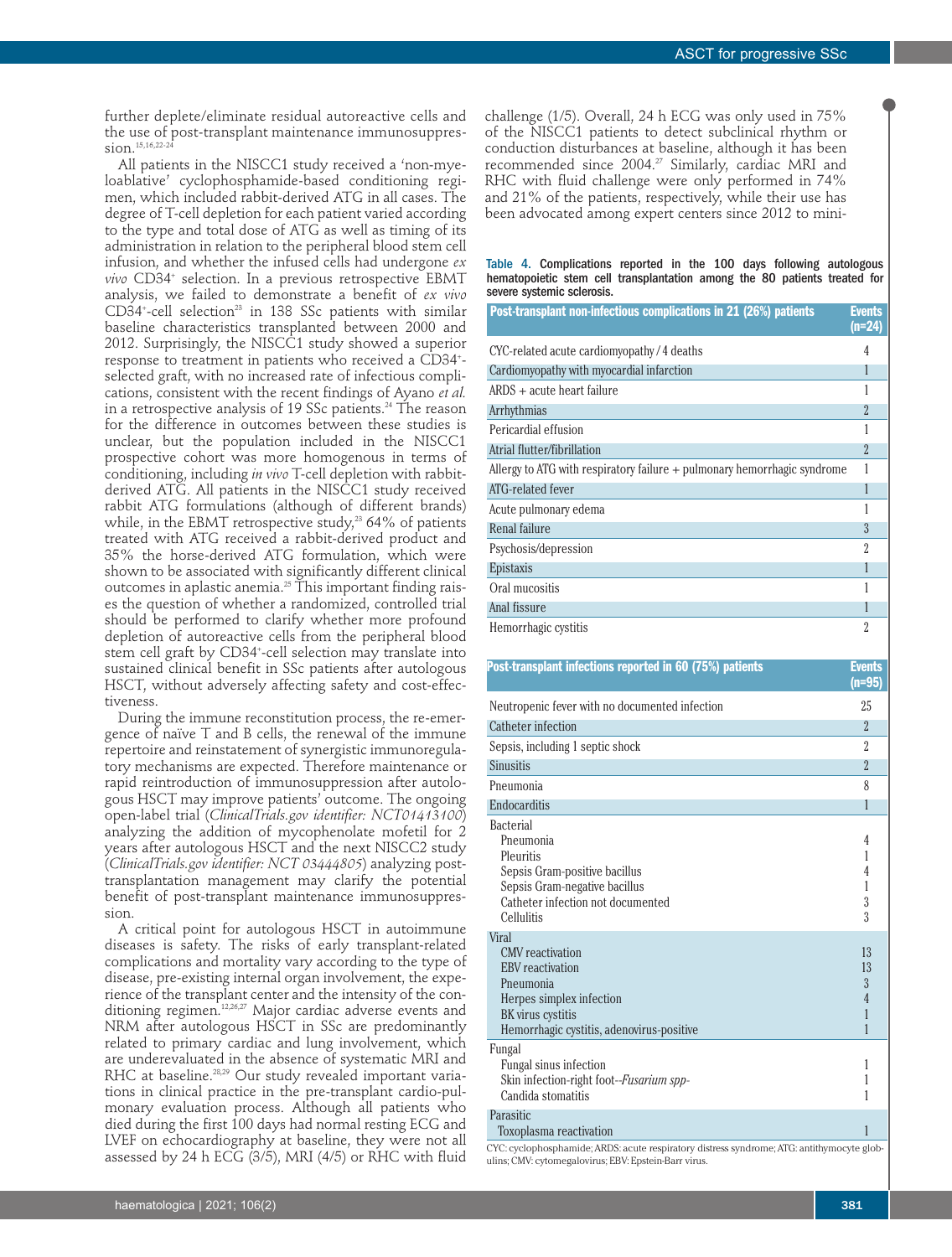mize the risk of the transplant procedure.<sup>21,30,31</sup> From 2013 to 2017, the EBMT and collaborative partners worked collectively to establish common standards for the use and interpretation of cardiac MRI results and RHC with fluid challenge for a rigorous cardio-pulmonary assessment of SSc patients, carefully defining eligibility and selection criteria for transplant referral.<sup>32</sup>

Optimized treatment regimens are warranted to improve the safety of autologous HSCT, even in patients without cardiac involvement. Interestingly, the NRM rate in the NISCC1 study was similar to the 6% reported among 32 SSc patients transplanted between 2005 and 2011, using a 'myeloablative' conditioning regimen comprising total body irradiation (8 Gy), cyclophosphamide (120 mg/kg) and horse-derived ATG in the prospective SCOT randomized controlled trial.<sup>16</sup> However, in the SCOT trial, NRM was primarily related to late fatal myelodysplastic syndromes, while no cyclophosphamide toxicity was reported. Within the follow-up period of the NISSC1 study, there were no reports of myelodysplastic syndrome or other myeloid malignancies. In addition, there were no reports of serious late infectious complications or secondary autoimmune phenomena that may occasionally present as long-term complications following autologous HSCT in autoimmune diseases. Although further follow-up is required, it is possible that there are long-term advantages, in terms of late effects, of the 'non-myeloablative' regimen used in the NISCC1 study.

Early toxicity remains the principal challenge, including a NRM rate of 6%. To reduce toxicity and thus treatmentrelated mortality of the conditioning, a more individualized regimen with respect to heart, lung or kidney involvement might further improve patients' safety, without excluding patients with organ manifestations. Two studies addressing patients with heart involvement are ongoing, both using a conditioning regimen with a reduced dose of cyclophosphamide and the addition of either thiotepa, as in four patients in our NISCC1 cohort (NCT01895244), or rituximab and fludarabine followed by reinfusion of autologous hematopoietic stem cells (NCT03593902), although the hematopoietic recovery from this reduced-dose regimen is prompt and reinfusion is not necessary in this setting.

Because mobilization with G-CSF alone may exacerbate autoimmune diseases, there is a clinical rationale for combining G-CSF with cyclophosphamide. The use of 2  $g/m^2$ cyclophosphamide for mobilization was as effective as 4 g/m2 at achieving the EBMT recommended minimum CD34+ -cell yield, supporting dose reduction in the mobilization regimen to limit early toxicity as well as long-term risks associated with cumulative doses of cyclophosphamide. During the autologous HSCT procedures, inevitable infectious and non-infectious toxicity occurred especially following the high-dose cytotoxic conditioning and the cytopenic phase. A correlation between the number of infused CD34<sup>+</sup> cells and a reduced duration of aplasia after autologous HSCT has been described previously,<sup>33,34</sup> which was confirmed in the NISCC1 study, although CD34+ -cell dose and addition of G-CSF until recovery from aplasia were not associated with a reduced number of infectious complications.

The NISCC1 study has several limitations. Since the study was a non-interventional trial, follow-up physical and laboratory evaluations, although recommended by EBMT guidelines,<sup>17</sup> were not mandatory, and were not obtained at all time-points. The non-interventional study design was also the cause of significant variation in data collection practices by the 13 participating sites. Data were prospectively collected and checked for consistency by the EBMT study office; however, when some examinations were not performed, as may occur in routine clinical practice, data were classified as "missing". The NISCC1 results showed significant variation in local practices when evaluating patients at baseline. Similarly, the number of reported days for mobilization varied largely according to centers; indeed, some patients were hospitalized for the whole duration of this procedure, whereas in other cases it was carried in part on an outpatient basis.

We aimed to investigate the factors influencing the safety and efficacy of autologous HSCT. We used validated parameters to assess post-transplant outcome, such as mRSS or lung function tests despite their large intra- and inter-individual variability. The results enable deeper analysis of the benefits and risks of the transplant procedure in relation to both SSc-related factors, including the extent of heart, lung and kidney involvement at the time of patient referral, and transplant-related factors such as the conditioning regimen and graft manipulation. No international consensus has yet validated a unique activity score in SSc and further studies will be necessary in the post-transplant setting to investigate disease activity, the concept of drug-free remission and longer term outcomes, with or without post-transplant interventions.

In conclusion, the NISSC1 is a large prospective real‐world data study of importance for patients, clinicians, and healthcare payers, given the poor prognosis and burden of disability of patients with severe SSc. It allowed us to assess multicenter adherence and compliance to good clinical practice and adds significantly to the evidence base supporting the delivery of autologous HSCT for severe SSc in routine clinical practice.

#### *Disclosures*

*No conflicts of interests to diclose.*

#### *Contributions*

*JH, DF, MB, JS and ML: conception, study design, analyses and interpretation of data. MO, HUS, NDP, TD, MS, RS, TM, GP, BS, DM, EM, BL, JOB, MS, AH, FO, LK and ZM: acquisition of data.*

## **References**

- 1. Denton CP, Khanna D. Systemic sclerosis. Lancet. 2017;390(10103):1685-1699.
- 2. Elhai M, Meune C, Boubaya M, et al. Mapping and predicting mortality from systemic sclerosis. Ann Rheum Dis.

2017;76(11):1897-1905.

- 3. Herrick AL, Peytrignet S, Lunt M, et al. Patterns and predictors of skin score change in early diffuse systemic sclerosis from the European Scleroderma Observational Study. Ann Rheum Dis. 2018;77(4):563-570.
- 4. Fransen J, Popa-Diaconu D, Hesselstrand R, et al. Clinical prediction of 5-year survival in

systemic sclerosis: validation of a simple prognostic model in EUSTAR centres. Ann Rheum Dis. 2011;70(10):1788-1792.

 5. Tyndall AJ, Bannert B, Vonk M, et al. Causes and risk factors for death in systemic sclerosis: a study from the EULAR Scleroderma Trials and Research (EUSTAR) database. Ann Rheum Dis. 2010;69(10):1809-1815.